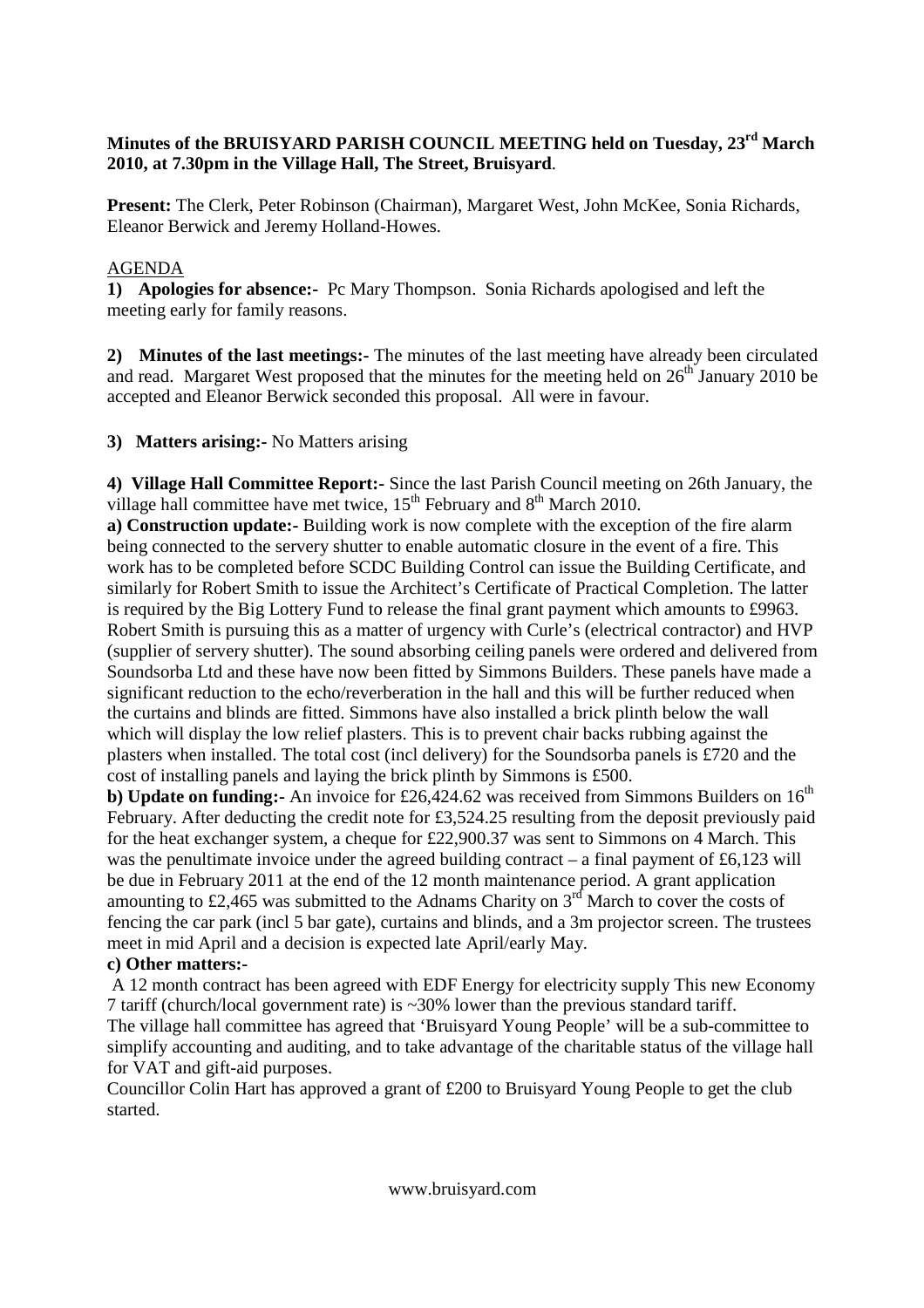**5) Financial Matters:-** John McKee proposed that items a), b), c), d), f), g), h) and i) be accepted as proper payments and financial transactions. Eleanor Berwick seconded this proposal and all agreed. A cheque for the Clerks salary was duly written and signed.

**a)** Payment to Simmons Builders Ltd:-

Paid  $\text{\pounds}22,900.37$  on  $4^{\text{th}}$  March from Abbey reserve account to cover invoice No. 161 **b)** David Smith repayment for bar stocks

Paid £142.82 on 18<sup>th</sup> February from Barclays Village Hall account to cover purchase of bar stocks from Makro and Asda

**c)** Payment to SALC for Clerk training day

Paid £17.62 on 15th February from Barclays Parish Council account to cover the cost of the Clerks training day

**d)** Transfer of money between accounts

Money was moved into the Parish Council Abbey Reserve account to pay Simmons Builders Ltd on  $17<sup>th</sup>$  March:- £670 from Barclays Village Hall account and to make up a small shortfall £150 from Barclays Parish Council account, this will be repaid when the final 5% of the big lottery grant is received. This cannot be applied for until the PC receives the building certificate. **e)** Charity donations

The following charities have asked for donations:- Disability Advice Service, Citizens Advice Bureau, Suffolk Accident Rescue Service, Age Concern, Victim Support, Home Start and Optua. Jeremy Holland-Howes proposed that Disability Advice Service, Citizens Advice Bureau, Suffolk Accident Rescue Service and Age Concern be given a grant of £15 each. Sonia Richards seconded this proposal and all agreed.

**f)** Suffolk Acre additional insurance premium

Paid £8.07 on 25th February from Abbey Current account as an additional premium to cover groups or individuals hiring the hall who do not have their own insurance cover.

**g)** Payment for hedge cutting

The hedges are in the process of being cut. Propose that John Marten be paid when he presents his invoice when he has completed the work.

**h)** Clerks salary

To pay the Clerk, Anne Smith, £250 as her salary for the financial year 2009/2010 **i)** EDF Energy Customers plc

Payment £333.19 on  $15<sup>th</sup>$  February from the Barclays Village Hall account.

**j) Internal audit and financial procedures review:- Annual audit review** Richard Pawle, a local businessman carried out the internal audit for 2008/2009. The clerk, the responsible financial officer, supplied him with the audit sheet, bank reconciliation, receipts, invoices, cheque books, paying in books and bank statements for the year along with the minutes of the years meetings. It was not necessary for him to contact the Clerk with any queries about the accounts but he had direct access if he had found any anomalies or needed clarification on any item. He remains independent of the Council and holds no office or function for the Council other than that of internal auditor. The audit was carried out in good time to be sent to the external auditors The Members were confident in the internal audit procedures and agreed that for the relatively small number of financial transaction of between 40 and 60 per annum Richard Pawle is sufficiently qualified for the job and their arrangements should continue for the coming financial year. Richard Pawle's has agreed to be the Parish Councils internal auditor for 2009/2010. The external audit was signed off by BDO Stoy Hayward without comment. This coming year the Council will undergo an intermediate audit due to the increased expenditure of the Council caused by the building of the new village hall which takes the total income and expenditure over £200,000.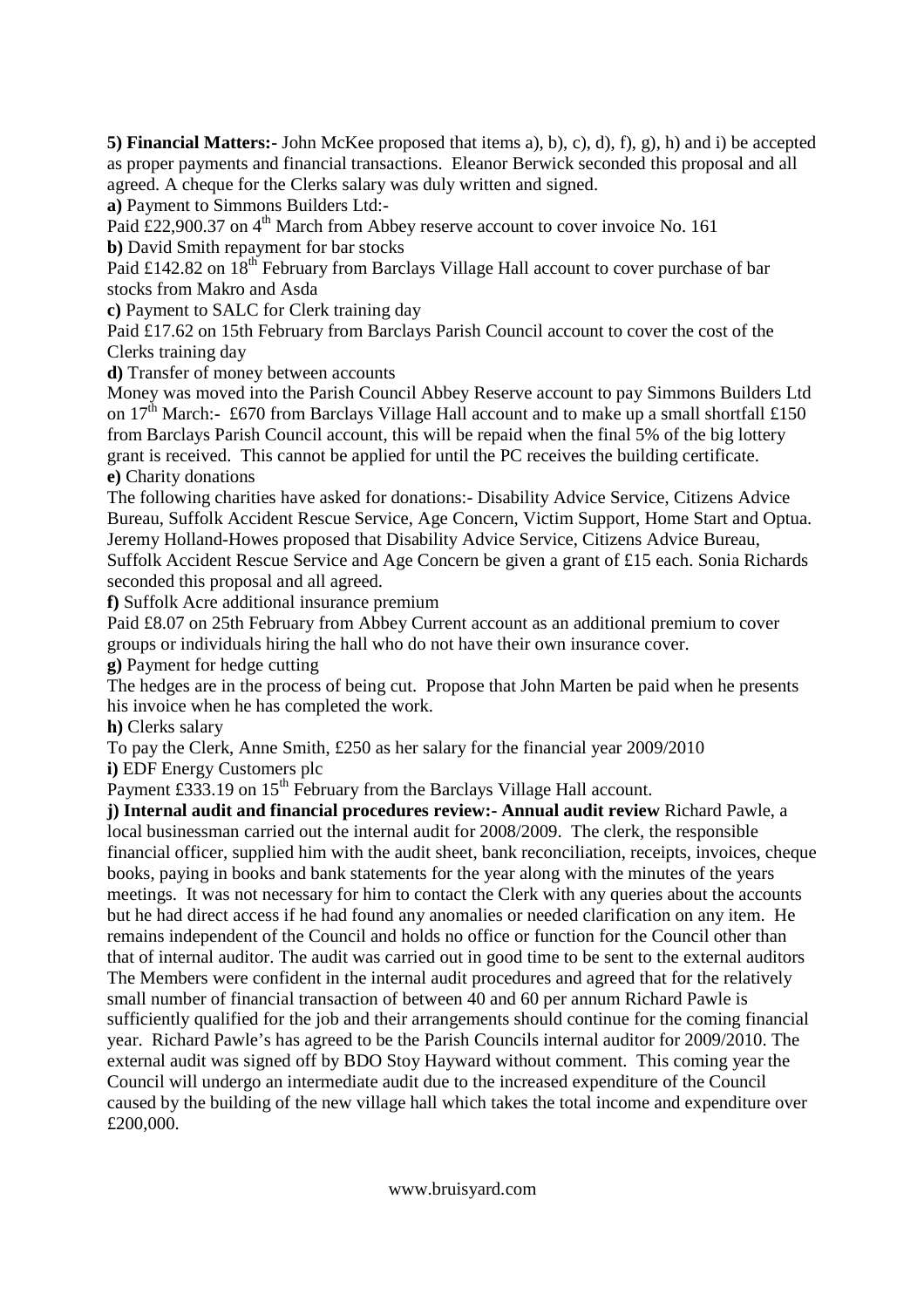The Clerk has used a spread sheet for the petty cash for 09/10 and for the year 10/11 the accounts will use double entry account book keeping on a spread sheet for all of the Councils Business. **Review of internal financial control**:- Financial controls for building the village hall were set up in May with monthly invoices from the builder being certificated by the Architect as correct. Budget variations and increase in building costs were discussed and minuted in the Village Hall Committee meeting minutes. All invoices were sent to the Big Lottery Fund for the release of the grant. Budget forecasts and any changes to the building cost, with detailed reasons for the variation from original budget forecast, were sent to the Big Lottery Fund during the building phase. The Village Hall Committee, who met at least once a month, delivered progress and financial reports to the Parish Council at every bimonthly meeting. All financial transactions are voted on and minuted at full Council meetings.

Changes of use of accounts:- the Bruisyard Village Hall account with Barclays from 1<sup>st</sup> March onwards will be used exclusively for the running expenses of the village hall as agreed at last years review. The Abbey Reserve account will only hold the final payment from the Big Lottery Fund, when it is received, for the next year and used to pay the 5% retention fee for the building costs to Simmons Builders Ltd, any other outstanding building costs and the additional audit fee.

The Barclays Parish Council accounts will continue to be used for all other Council business. The changes in the mandate for this account were set out and approved at the last Council meeting.

The members were satisfied the financial controls they have in place are fit for purpose. They will be reviewed annually. The finances and the financial controls on the running of the village hall will be reviewed after the hall has been up and running for 6 months and changes will be made if necessary at a full Council meeting. The clerk will continue to keep the Members updated with the Councils finances at the bimonthly meetings with all invoices pertaining to the agenda and the most recent bank statements available for inspection. The budget for 2010/2011 was drawn up by the Clerk and agreed at the January meeting with the level of precept fixed. The Abbey bank has been taken over by Santander and all future reference to the Abbey accounts will be as Santander.

**6) Park a)** There have been two tenders for the grass cutting in the Park and the Pound for the coming year. Suffolk Coastal Services Ltd, who have cut the grass for the past 3 years, £224 for 8 cuts, and John's Garden Services at £30 a cut. The Members agreed that the service in the past 3 years has deteriorated with very little strimming round the edges of the Park being carried out last year.Peter Robinson proposed that John's Garden Services be awarded the contract for the coming year. Invoices will be received and paid monthly. The cuts will be authorised by the Clerk or one of the Members by email. Sonia Richards seconded this proposal and all agreed. There are a number of silver birch trees that have yet to be planted John McKee agreed to plant 5- 6 in the car park close to the hedge. He and his grandson Jake Church will complete the hedge planting.

**7) Fundraising and use of hall:-** The Coffee Morning on 13<sup>th</sup> February raised £181.60 and was well attended.

The Wine Tasting raised £314 .20. Ticket sales amounted to £462.50 and expenses £148.30. A provisional date for another wine tasting was set for Saturday  $26<sup>th</sup>$  June with a working title of Midsummer Wine Tasting.

John McKee opens the Village Hall every Thursday evening from 7:30 for a social evening, the bar is open, games are played and the local band plays music to entertain those present.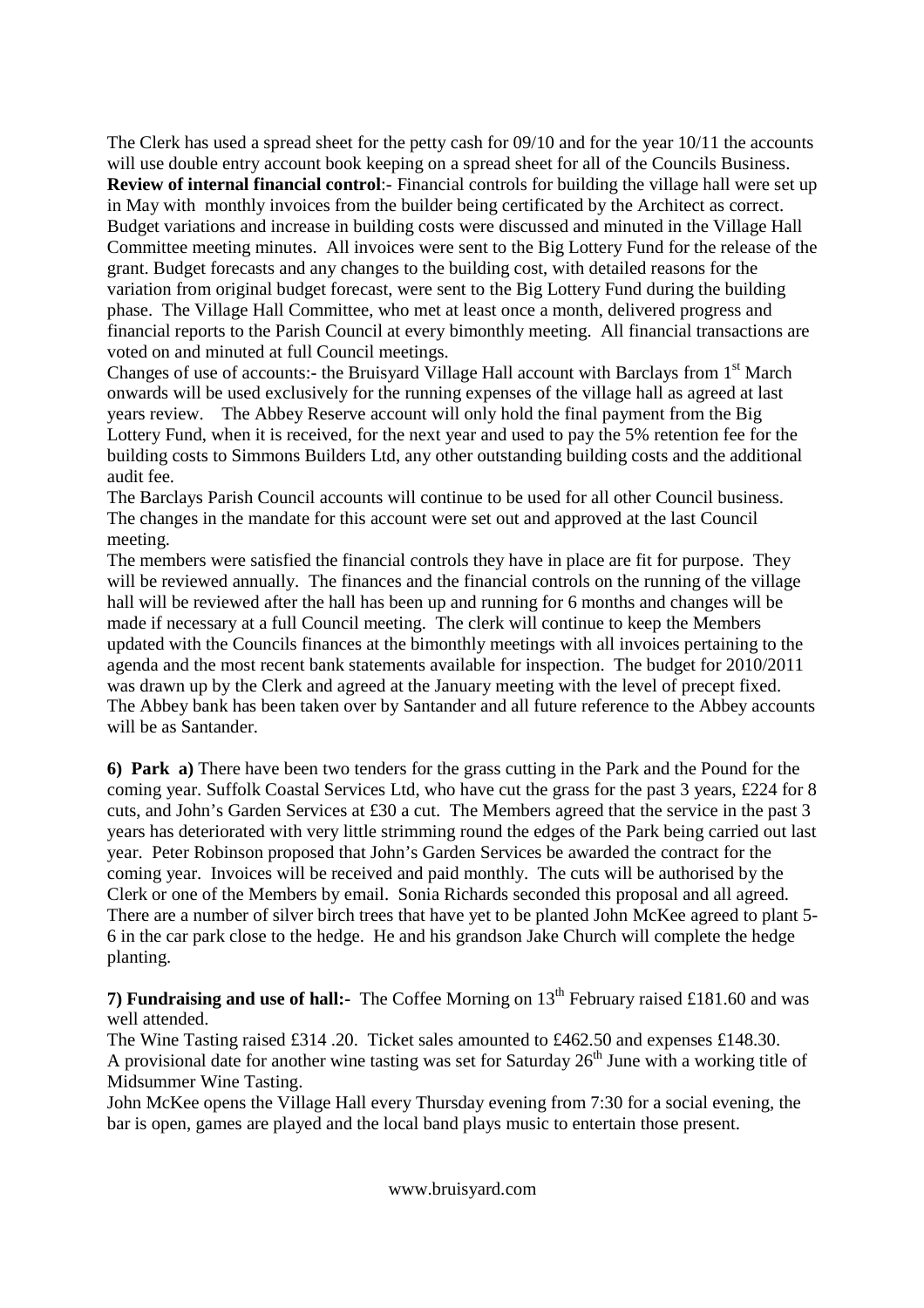John and Teresa McKee with help from Mark and Jenny Myatt have put on a 'Soup and Pudding' lunchs on the  $3<sup>rd</sup>$  Wednesday of the last 2 months. This is proving a popular social event and is well attended. Proceeds are split between the Village Hall and the Church and are planned to be held every  $3<sup>rd</sup>$  Wednesday of the month. The proceeds from these two events were £100 to the Village Hall.

A Bruisyard Young Peoples Club has been started on Wednesday nights.

A weekend of activities supported by Suffolk County Council and the London 2012 Olympics to be organised by Bruisyard Social Amenities Committee who have received a grant of £250 towards the event from Suffolk County Council. The weekend will start with an art exhibition in the Village Hall with a preview evening on Friday 23 July. On Saturday 24 July there will be a **'**Children's Olympic Games' followed by a hog roast**.** In the evening, there will be the official opening ceremony for the Village Hall which will be followed by dancing to 'The Alde Boys'. On Sunday 25 July, there will be a 5-a-side football competition and afternoon teas will be served in the village hall. The Parish Council has been asked to run the afternoon teas, all agreed to this request.

Users of the Hall have expressed concerns about there being no lights in the car park. This makes it almost impossible to see anything on a dark evening. The Members agreed and will review the planning conditions to determine whether this can be rectified.

**8) Co- option of a new Councillor:-** James Ingmire has put himself forward as willing to serve as a Parish Councillor.

John McKee proposed that James Ingmire be co-opted onto the Council and Eleanor Berwick seconded this proposal.

Margaret West has written to the Council tendering her resignation due to increasing business commitments. She agreed to step down after the AGM on  $10^{th}$  May.

**9) Litter Pick:-** Suffolk Coastal Services Ltd are backing a Spring Clean Suffolk fortnight between  $29<sup>th</sup>$  March and  $11<sup>th</sup>$  April. The Members agreed to carry out the litter pick on  $10<sup>th</sup>$  April. Posters will be produced by the Clerk advertising the event. Volunteers to meet at 2:00 and everybody to return to the Hall for Tea and Biscuits between 3:00-4:00. Insufficient notice of the initiative by Suffolk Coastal Services has been given and the Clerk will contact Daniel Wareing ask for more notice for in coming years.

**10) School catchment area:-** Jeremy Holland-Howes contacted the Education department at Suffolk County Council again to be told they have lost his letter. He has resent his letter and he has received acknowledgment from them and they are considering the request to change the catchment area for Bruisyard.

**11) Highways** There are a large number of dangerous pot holes on the village roads. The clerk will make a list of them and where they are located which can be circulated and added to by the Members and then pass it on to Highways Department.

**12) Date of next meeting:** AGM  $10^{th}$  May. The Parish Meeting to be held on Tuesday  $25^{th}$ May, there will be reports from the organisations in the village followed by a presentation and tea and biscuits served afterwards. The bar to be opened for those who would like something stronger. The Clerk and Members will seek a guest speaker to give the short presentation.